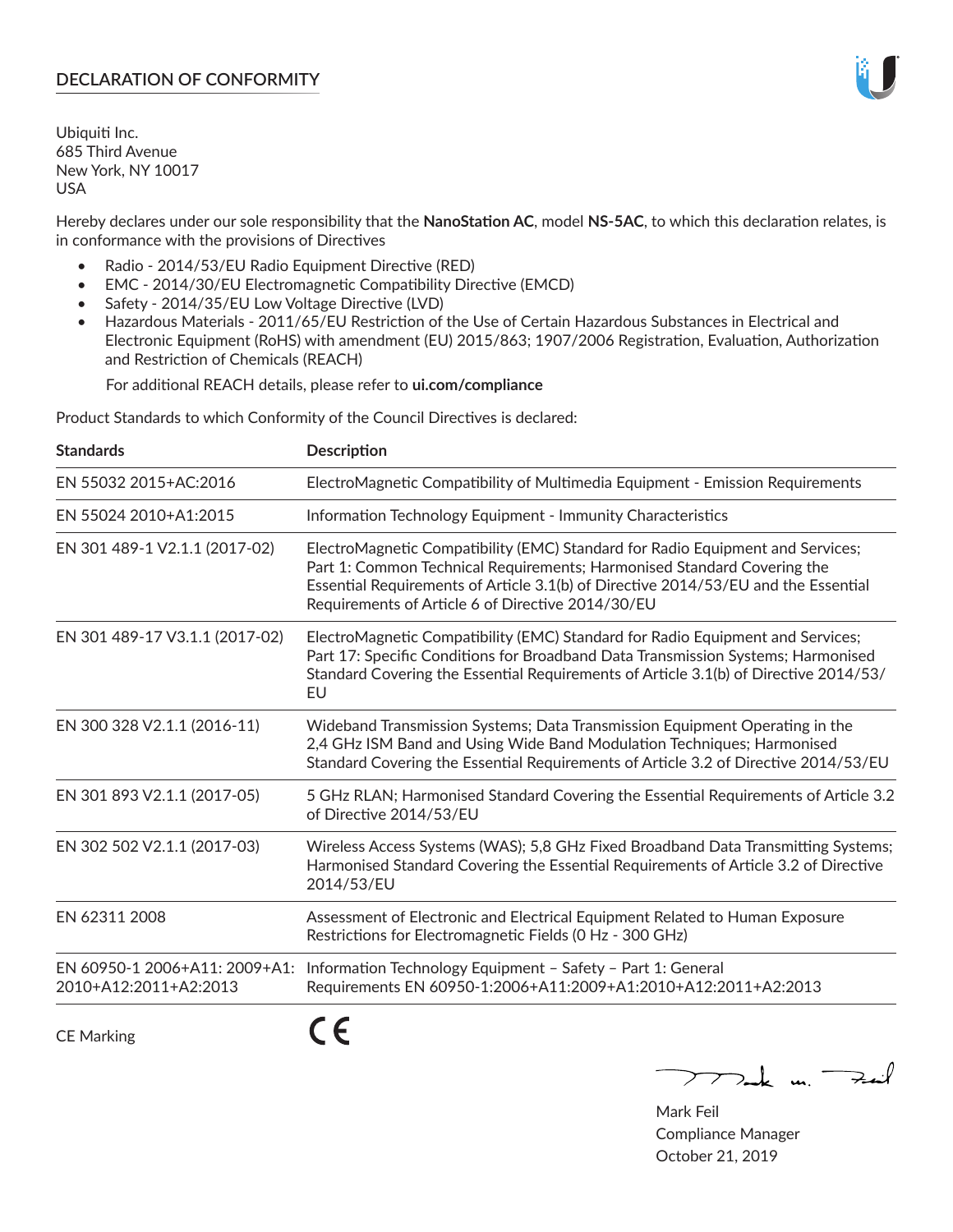# **DECLARATION OF CONFORMITY**



## **български** [Bulgarian]

С настоящото Ubiquiti декларира, че това устройство NS-5AC е в съответствие със съществените изисквания и други приложими разпоредби на Директиви 2014/53/EC, 2014/30/ЕС, 2014/35/ЕС.

## **Hrvatski** [Croatian]

Ubiquiti ovim putem izjavljuje da je ovaj uređaj NS-5AC sukladan osnovnim zahtjevima i ostalim bitnim odredbama Direktiva 2014/53/EU, 2014/30/EU, 2014/35/EU.

# **Čeština** [Czech]

Ubiquiti tímto prohlašuje, že toto NS-5AC zařízení, je ve shodě se základními požadavky a dalšími příslušnými ustanoveními směrnic 2014/53/EU, 2014/30/EU, 2014/35/EU.

## **Dansk** [Danish]

Hermed, Ubiquiti, erklærer at denne NS-5AC enhed, er i overensstemmelse med de væsentlige krav og øvrige relevante krav i direktiver 2014/53/EU, 2014/30/EU, 2014/35/EU.

## **Nederlands** [Dutch]

Hierbij verklaart Ubiquiti, dat deze NS-5AC apparaat, in overeenstemming is met de essentiële eisen en de andere relevante bepalingen van richtlijnen 2014/53/EU, 2014/30/EU, 2014/35/EU.

## **English**

Hereby, Ubiquiti, declares that this NS-5AC device, is in compliance with the essential requirements and other relevant provisions of Directives 2014/53/EU, 2014/30/EU, 2014/35/EU.

## **Eesti keel** [Estonian]

Käesolevaga Ubiquiti kinnitab, et antud NS-5AC seade, on vastavus olulistele nõuetele ja teistele asjakohastele sätetele direktiivide 2014/53/EL, 2014/30/EL, 2014/35/EL.

## **Suomi** [Finnish]

Täten Ubiquiti vakuuttaa, että tämä NS-5AC laite, on yhdenmukainen olennaisten vaatimusten ja muiden sitä koskevien direktiivien 2014/53/EU, 2014/30/EU, 2014/35/EU.

# **Français** [French]

Par la présente Ubiquiti déclare que l'appareil NS-5AC, est conforme aux exigences essentielles et aux autres dispositions pertinentes des directives 2014/53/UE, 2014/30/UE, 2014/35/UE.

# **Deutsch** [German]

Hiermit erklärt Ubiquiti, dass sich dieses NS-5AC Gerät, in Übereinstimmung mit den grundlegenden Anforderungen und den anderen relevanten Vorschriften der Richtlinien 2014/53/EU, 2014/30/EU, 2014/35/EU befindet.

## **Ελληνικά** [Greek]

Δια του παρόντος, Ubiquiti, δηλώνει ότι αυτή η συσκευή NS-5AC, είναι σε συμμόρφωση με τις βασικές απαιτήσεις και τις λοιπές σχετικές διατάξεις των οδηγιών 2014/53/EE, 2014/30/EE, 2014/35/EE.

## **Magyar** [Hungarian]

Ezennel Ubiquiti kijelenti, hogy ez a NS-5AC készülék megfelel az alapvető követelményeknek és más vonatkozó 2014/53/ EU, 2014/30/EU, 2014/35/EU irányelvek rendelkezéseit.

# **Íslenska** [Icelandic]

Hér, Ubiquiti, því yfir að þetta NS-5AC tæki er í samræmi við grunnkröfur og önnur viðeigandi ákvæði tilskipana 2014/53/ ESB, 2014/30/ESB, 2014/35/ESB.

## **Italiano** [Italian]

Con la presente, Ubiquiti, dichiara che questo dispositivo NS-5AC, è conforme ai requisiti essenziali ed alle altre disposizioni pertinenti delle direttive 2014/53/UE, 2014/30/UE, 2014/35/UE.